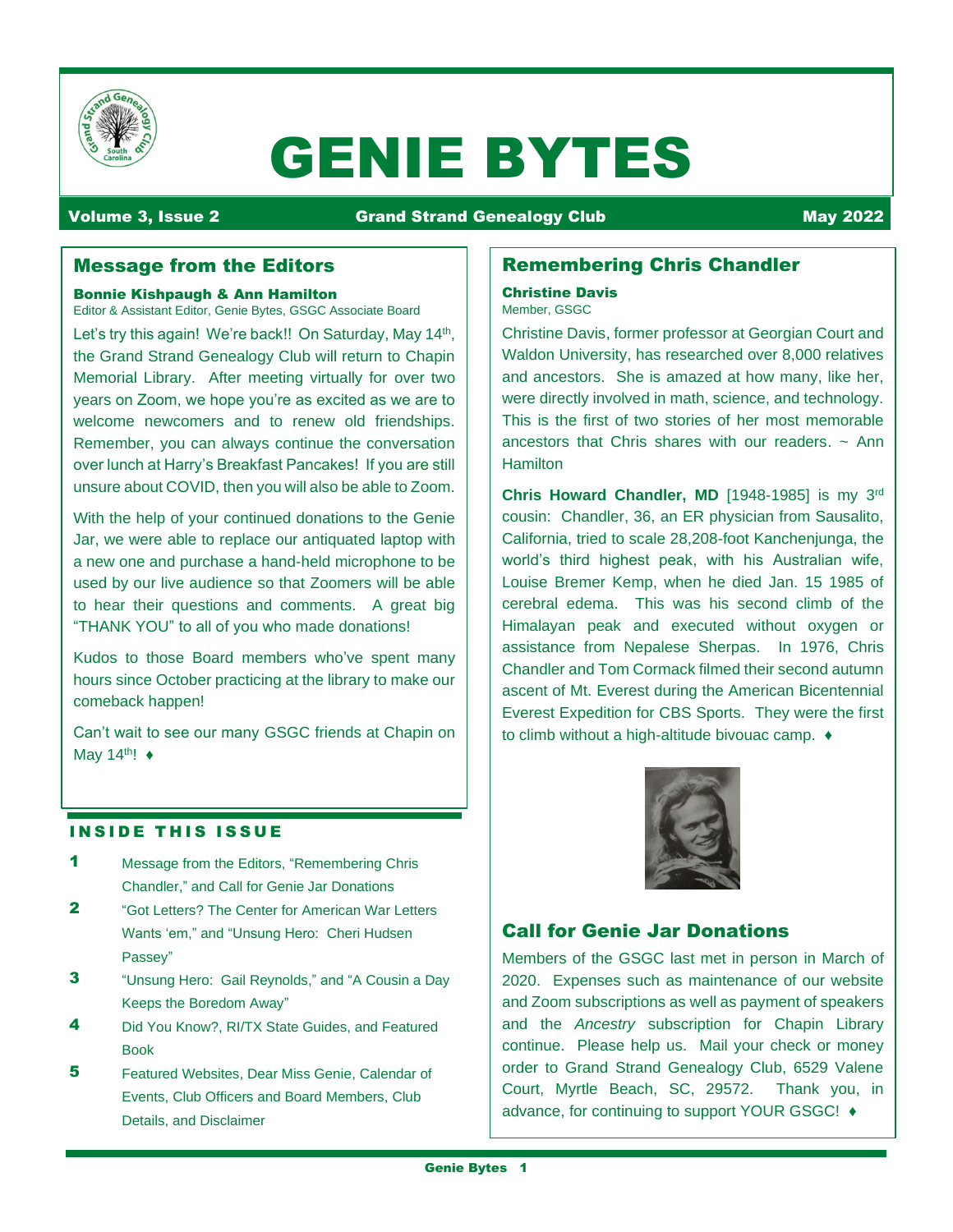# Got Letters? The Center for American War Letters Wants 'em!

#### Ann Hamilton

Assistant Editor, Genie Bytes and Membership, GSGC Associate Board

A 1989 fire destroyed the memento-filled home of 20 year-old Andrew Carroll's family and fueled what became the Founding Director of the Center for American War Letters' lifelong passion. As an assurance that a remnant of the family's history remained, a cousin and WWII pilot sent Carroll a letter he wrote to his wife the day he'd visited a recently liberated Buchenwald. Carroll's reaction was visceral. So began his three-decades-long quest to collect and make accessible war letters and memorabilia. His wish: that all Americans might never forget.

After emptying the troves of family, friends, and acquaintances, Carroll sought the aid of--Dear Abby!?! Her column, published on Veterans Day 1998, produced an avalanche of donations.

Today, under Carroll's guidance, the **[CAWL](https://www.chapman.edu/research/institutes-and-centers/cawl/index.aspx)** is a unique physical and digital collection of 200,000+ war letters and memorabilia from every American conflict. The collection begins with handwritten missives composed during the Revolutionary War and continues on to audio letters from Vietnam and emails, texts, and video sent from Iraq and Afghanistan.

Housed at Chapman University in Orange County, California, and funded by the National Endowment for the Humanities and private donations, CAWL's coffers are supplemented by Carroll's authorship of a series of books and production of a play entitled *If All the Sky Were Paper* starring Gary Cole, Common, and Annette Benning, as well as the documentary *Letters from War*  and the podcast *Behind the Lines*.

In March of 2021 the inaugural **[Vietnam War Wing](https://world.treasured.ca/player/MuseumOfAmericanWarLetters)** of the companion all virtual, immersive museum opened.

If you, like me, have inherited letters from the front, fill out the submission **[form](https://www.chapman.edu/research/institutes-and-centers/cawl/_files/cawl-donation-form.pdf)**. Mail it and the letters to:

Attn: Andrew Harman, Archivist Center for American War Letters Archives Leatherby Libraries Chapman University One University Dr. Orange, CA 92866

Know that your loved one's letters have found a safe haven. ♦

# Unsung Hero: Cheri Hudsen Passey Charlene Carson

Vice President, GSGC Board Officer

Cheri is a real "Carolina Girl". Born in South Carolina, she was a military brat and traveled the world courtesy of the US Army, moving from military base to military base during her dad's long and honorable career.

Cheri didn't forget her roots and eventually settled back here in South Carolina, now the wife of Paul Passey, Cheri and Paul raised 11 children (this woman is remarkable!!) and they are currently the proud grandparents of 21 grandchildren!!

Her interest in genealogy began early and has maintained its hold on her for more than 35 years (and counting). Cheri's been the Chair of the Program Committee for the Grand Strand Genealogy Club for many years.

Her genealogical network reaches far and wide, enabling the Club to benefit from many nationally recognized genealogy presenters.

Cheri is well-known in genealogy circles as a professional genealogist, instructor, writer, and speaker in both national and international venues. She is the owner of **[Carolina Girl, LLC,](https://www.carolinagirlgenealogy.com/p/genealogy-1-on.html)** an education and consultation service that offers clients a leg up when climbing their family tree. She has spoken at National Genealogical Society conferences, at RootsTech, and at many genealogical societies around the country.

In her spare time, Cheri hosts the *YouTube* genealogy chat show **[GenFriends](https://www.youtube.com/user/CheriPass?app=desktop)***.* She is a genealogical researcher for the Eagle Investigative Service, Inc., a contractor for the US Army Past Conflict Repatriations Branch. She is the treasurer of GeneaBloggers and Vice President of Society & Organization Management for the National Genealogical Society, as well as a member of the Salt Lake Institute of Genealogy Committee and an instructor for the Salt Lake Institute of Genealogy. Catch Cheri's class "Advanced Techniques for Mastering Online Searches and Uncovering Digital Records" with D. Josh Taylor as the coordinator in the fall of 2022.

Cheri is always willing to lend a hand or give advice- especially to new researchers! Her contributions to the Grand Strand Genealogy Club are a significant factor in the growth the Club has enjoyed over the years. ♦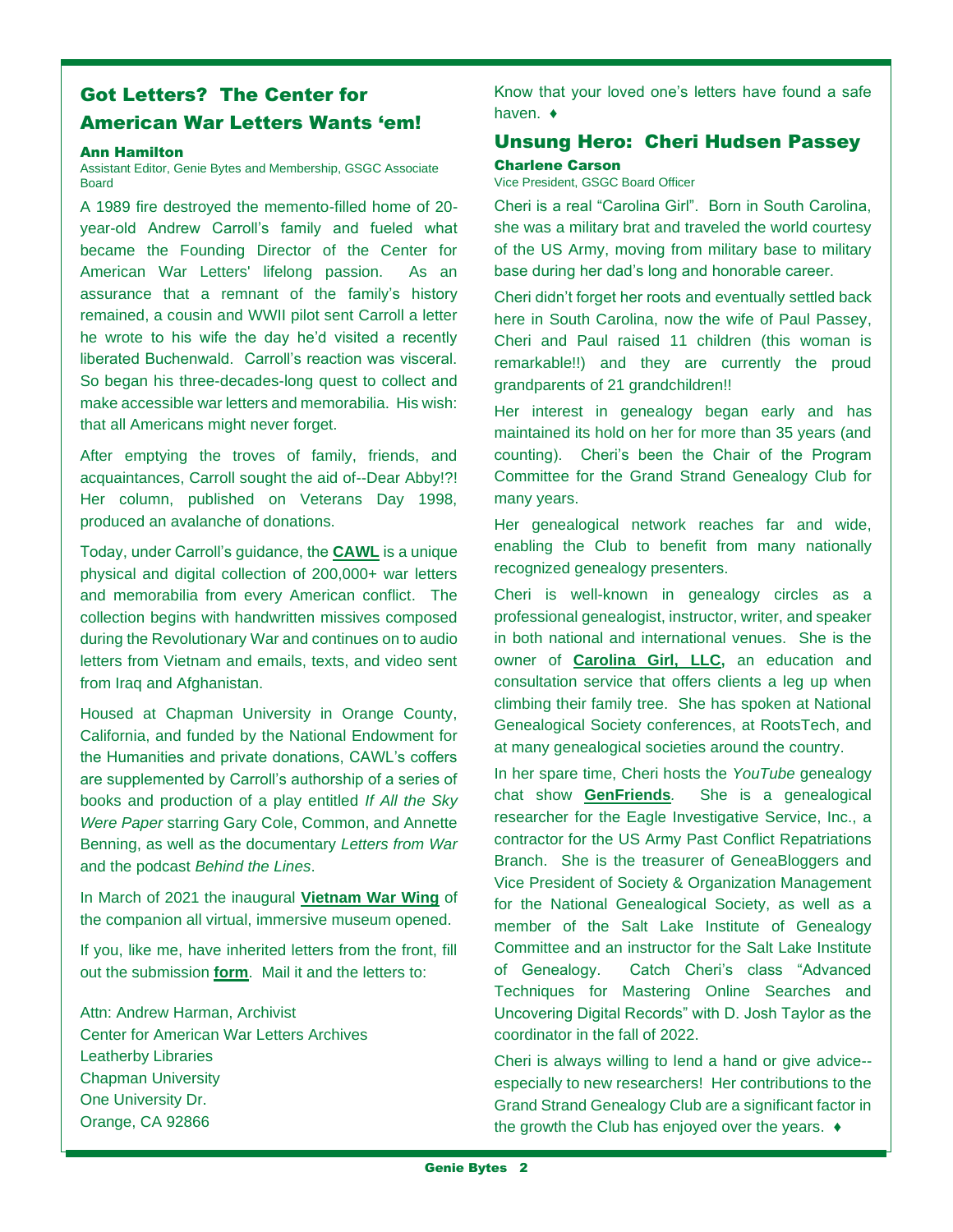# Unsung Hero: Gail Reynolds

#### Marie Peacock

#### Second Vice President, GSGC Board Officer

Many years ago, I saw a listing in *The Sun News* of various group meetings. The item about the Grand Strand Genealogy Club caught my eye. I didn't know much about genealogy, but I thought it would be interesting. At my first Saturday session I met Gail Reynolds. She was teaching a class with the OLLI program for senior citizens at Coastal Carolina University. I signed up. I was hooked! Thanks to Gail, I learned how to begin genealogical research. I took many of her classes over the years and increased my knowledge. I'm no expert, but thanks to Gail and other Club members I'm enjoying finding out about my ancestors. ♦

# A Cousin a Day Keeps the Boredom Away

#### Bob Dahlin

# Technical Support, GSGC Associate Board

One of the things I enjoy about genealogy is discovering and "meeting" cousins I didn't know existed. I don't find one every day, but it amazes me how many unknown cousins I have! I've been able to meet some of these cousins in person, but others only through e-mail or *Facebook*.

I grew up near my mother's family in New Jersey and knew all my first cousins, some second cousins, and even some "removed" ones. I thought I knew mother's family fairly well! A few years ago, I received a DNA match. The person's surname was Canfield, my mother's maiden name. *Ancestry* gave her relationship as a 2<sup>nd</sup>-3<sup>rd</sup> cousin. Turns out, she's my second cousin once removed. She's descended from the brother of my maternal grandfather. This brother is in my tree but I didn't have information on any of his descendants. A few months later, I received another match. Again, Ancestry gave the relationship as a 2<sup>nd</sup>-3<sup>rd</sup> cousin. This woman turns out to be a second cousin and is descended from my maternal grandmother's sister. Her father is in my tree but I didn't know he had any children. With the help of both cousins, I've been able to fill in a lot of holes in my tree. I haven't physically met either of them, but we are *Facebook* friends and there's even a Canfield private group.

My father's family lived in western New York State. Because we lived in New Jersey, our once or twice a year visits to dad's family included a 10-12 hour drive each way. I knew all my aunts, uncles, and first cousins on that side of the family--but not much more. One exception was my great aunt Ebba. When my grandfather became ill with Parkinson's disease, his unmarried sister Ebba came to America from Sweden to help my grandmother take care of him. She was quite a character, a seamstress who ran her own dress shop while she visited. When my grandfather passed away, she returned to Sweden. Two of my uncles and one of my cousins visited her. She introduced them to many of the other Swedish relatives.

Genealogy introduced me to all my extended family in Sweden. I became friends with some of them on *Facebook*. In 2019, my significant other and I decided to take a European vacation. We spent time in Hjo, Sweden, where many of my family live. One morning, four of my cousins took us on a tour of the farms the family leased when my grandfather was growing up. The farm Dalen (the valley, in Swedish) was the farm from which my grandfather took his surname. He believed Andersson was too common. We also visited the church where my great grandparents and other relatives (including my great aunt Ebba) are buried. The church dates from the 1600s and is amazingly beautiful. That afternoon we attended a family gathering at the home of one of my cousins where we met additional cousins I only knew as names in my family tree.

The cousins on my maternal grandmother's side are more obscure. With the help of some Swedish friends, I have been able to learn a lot about my grandmother's mother's family and have made passing *Facebook* contact with two cousins on her branch. They are not as friendly as my grandfather's family.

My latest "new" Swedish cousin is Ewa. She is my second cousin, twice removed, on my grandfather's side. She contacted me on *Facebook* and asked questions about my family tree. My father's cousin Eskil told her it was very complete. At 28, Ewa is building her own family tree on *MyHeritage.se*. It is refreshing to find someone of her generation who is interested in genealogy. So, my latest project is helping her by adding all her American cousins to her family tree.

I look forward to finding more cousins as my genealogical journey continues. ♦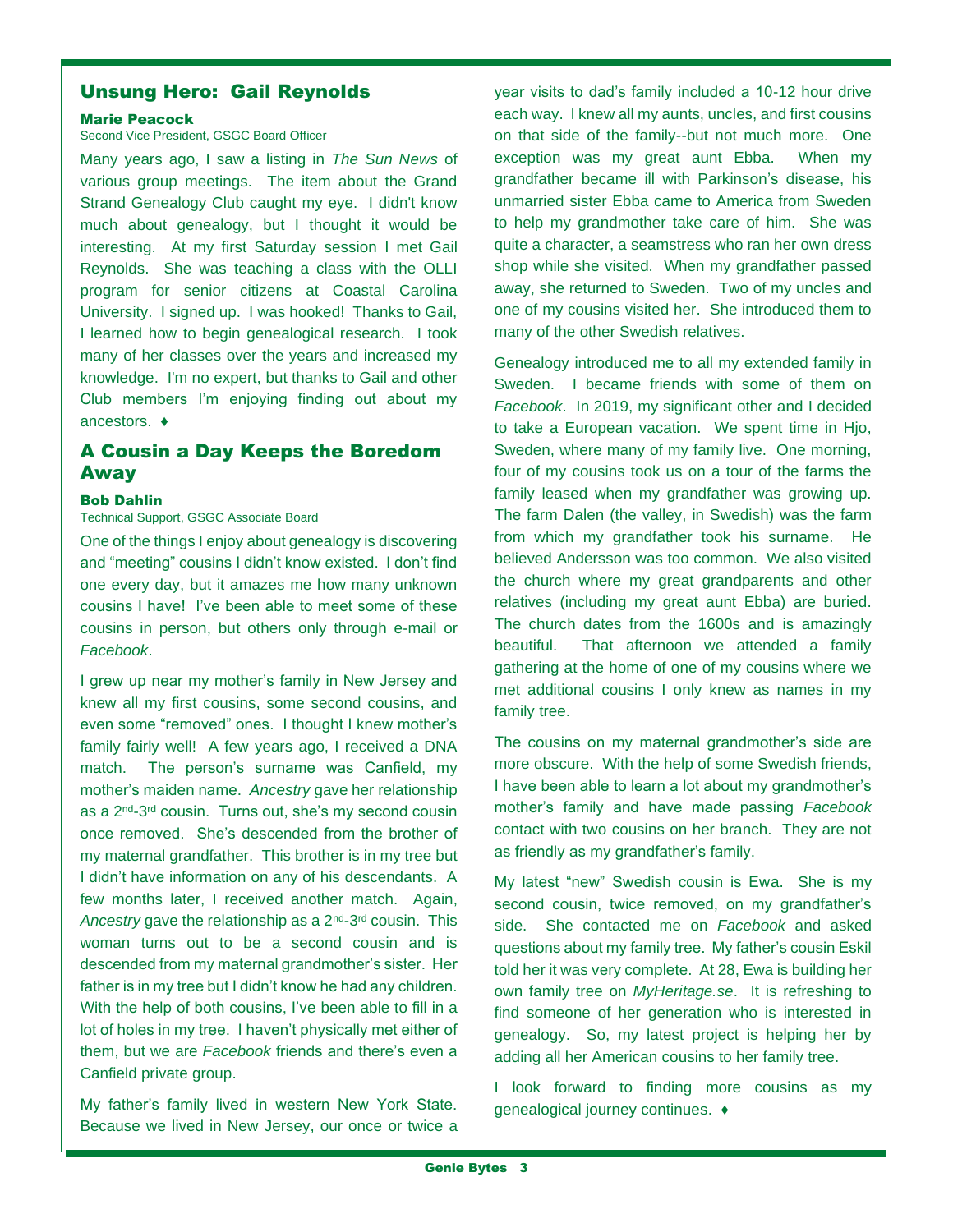# Did You Know?

Charlene Carson informs us that on April 1, 2022, the *National Archives* in accordance with the "72-Year-Rule" released the 1950 United States Federal Census. Why 72 years?

The most common explanation--although not readily corroborated—was that 72 years represented the average lifespan at the time. The time was 1978 and the *National Archives* and the *U.S. Census Bureau* reached an agreement that provided privacy for personal identifying information in census records, other than to the individual or their legal heir for 72 years.

While the census information was released on April 1, 2022, there was/is still a lot of work to be done. *Ancestry* and *Family Search* have been working on technology to speed up the process of indexing the records. Currently, the projected completion date for the 1950 United States Federal Census is in the summer of 2022.

If you are interested in volunteering to assist in the indexing effort, go to **[Family Search 1950 U.S. Census](https://www.familysearch.org/1950census/)  [Community Project](https://www.familysearch.org/1950census/)** and sign up. Visit the homepages of both **[Ancestry](https://www.ancestry.com/)** and **[Family Search](https://www.familysearch.org/en/)** for regular updates and information on the progress of the project.

Want to do more? Log in to **[Family Search](https://www.familysearch.org/en/)**. Click on the "Get Involved" tab and then on "Indexing" to see the list of projects–-basic to advanced, US-based, or international–-that need volunteers. ♦

Gail Reynolds shares this helpful hint with our readers. The 1950 Census is free at **[Ancestry](https://www.ancestry.com/)**. You will need to set up a free account at Ancestry if you do not have an Ancestry subscription.

- 1. Look up your ancestor's street address in the 1940 Census.
- 2. Go to Ancestry's "1950 Census Database."
- 3. Click on the blue link that says "1950 Census District Finder" under "About U.S. Federal Census."
- 4. Type in the street address, city or town, and county and state. Return.
- 5. Click on the blue district code.

Browse the pages of the chosen district (usually 20-30) for your family. ♦

It was recently announced that *PERSI* is going back to its home at the Genealogy Center of the Allen County Public Library. You can now search PERSI from the **[ACPL Genealogy Center](https://acpl.lib.in.us/genealogy)** website for FREE. To learn more about searching *PERSI*, see the Genealogy Center's webinar at **<https://youtu.be/RN7gUzHdZ4o>**. If you are not familiar with *PERSI*, please see the August 2021 issue of Genie Bytes for Gail Reynold's article "So, What's PERSI and How Do I Uses It?" ♦

You can shadow any of our Board Officers or Associate Members. Try it you may love it! ♦

**٭٭**Have a tip/tidbit you'd like to share? Please submit it to [genieclub2002@gmail.com](mailto:genieclub2002@gmail.com) – Subject: "Tip/Tidbit." We'd love to hear from you. ٭٭

# State Guides

#### Rhode Island

(Source: State Guide Rhode Island by Taylor, M. A. Originally published in the Mar/Apr 2022/Vol.23, Issue 2, P. 33 of *Family Tree Magazine*)

Statehood: 1790

First federal census: 1790

Birth and death records begin: 1630s (local); 1853 (state)

Marriage records begin: 1630s (local); 1853 (state) Contact for vital records:

R.I. Dept of Health, Office of Vital Records. ♦

#### Texas

(Source: State Guide Texas by Crusco, K.M. Originally published in the Mar/Apr 2022/Vol.23, Issue 2, P.37 of *Family Tree Magazine*)

Statehood: 1845

First federal census: 1850

Birth and death records begin: 1873 (county); 1903 (state)

Marriage records begin: 1837

Contact for vital records:

TX Dept. of State Health Services, Vital Statistics Section. ♦

# Featured Book

*Genealogist's Handbook for New England Research*, Sixth Edition Paperback – January 1, 2021 edited by Rhonda R. McClure. According to Bob Dahlin this book is a great resource for those doing research on New England ancestors. It gives an overall view of New England with resources listed by type and state. Included are URLs for on-line resources and physical addresses for non-digitized documents. Bob Dahlin has generously donated this book on behalf of the Club to the Chapin Library. Thank You, Bob! ♦